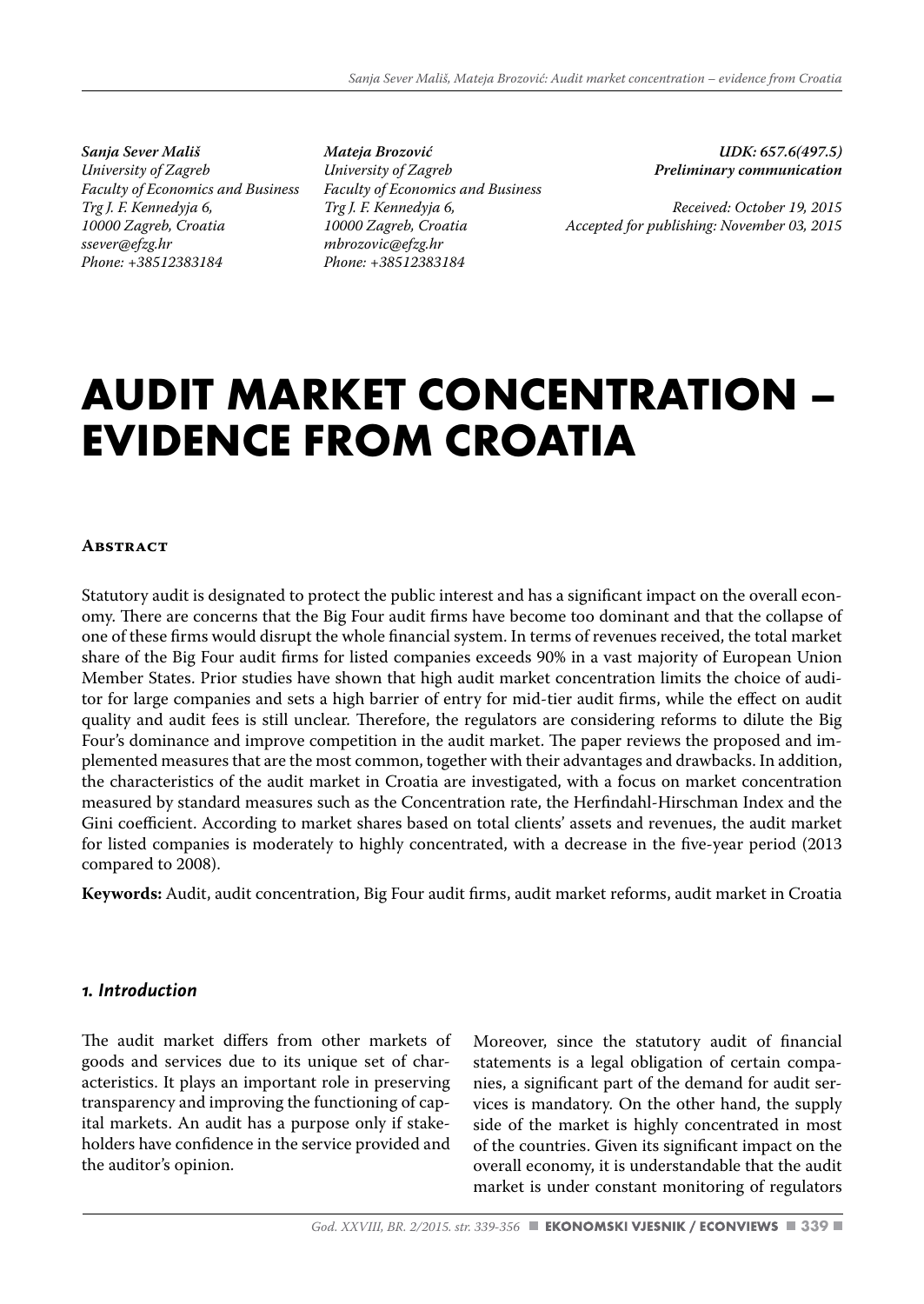and professional bodies to ensure that disturbances in this market do not lead to instability of the entire financial system.

Due to the consolidation of large audit firms into even larger firms and the demise of Arthur Andersen, there are now a handful of global audit firms that are able to perform audits of complex institutions. The potential collapse of one of these firms would further limit the choice of auditors for major enterprises, but more importantly it would damage investor trust and could impact the stability of the whole financial system. Therefore, it is necessary to consider ways to mitigate this risk.

This paper gives an overview of the possible factors that led to such a high audit concentration, summarizes prior studies on the level of audit concentration, and analyses its consequences and potential measures suggested by different regulators. Also, an empirical research on audit concentration in Croatia was conducted on a sample of listed companies from the Zagreb Stock Exchange. The aim is to test the hypothesis that the Croatian audit market for listed companies is highly concentrated. The results can be used to evaluate if the regulators' concern is justified and whether it is necessary to consider implementing appropriate measures to reduce the concentration and stimulate competition.

# *2. Causes of audit market concentration*

Measured by revenues or fees received, the Big Four audit firms as a group dominate the audit market for listed companies in the majority of European Union countries, with a market share which exceeds 90% (European Commission, 2010). There appear to be several reasons why auditing has become so concentrated on four global firms. The degree of concentration in the audit market has arisen as a direct result of market forces and, in particular, the demand from investors for audit quality as well as appropriate capability to undertake complex audits across the world (House of Lords, 2011a). Large audit firms can achieve greater economies of scale by spreading certain fixed costs over an expanded client base. Their size enables them "to develop sufficient technical expertise and the ability to conduct work globally to meet the needs of complex multinational audit clients and to do so at lower costs than could be provided by smaller audit firms" (The United States Government Accountability Office, 2008).

Besides global reach, reputation is also an important driver. The Big Four audit firms are perceived as being better at offering value added services on top of the audit and providing insurance against reputational risks. According to the survey conducted by Oxera (2006), less than 10% of the United Kingdom FTSE 350 companies surveyed would consider using a mid-tier firm, which again highlights the importance of perception and reputation in this market.

Since the International financial reporting standards are recognized as being complex, a significant amount of technical expertise is required by the audit firms to adequately advise their clients (Chartered Institute of Management Accountants, 2010). The Big Four firms have more people in their technical departments and their staff have more experience in dealing with similar issues with other multinational businesses. Moreover, it is easier for them to attract and retain high quality experts.

Therefore, the internationalization of business, reputation, complexity of accounting standards, infrastructure investments and economies of scale are all factors that represent a major barrier to market entry for medium-sized audit firms.

# *3. Prior studies on audit market concentration*

The literature review indicates that there are a variety of studies focused on measuring the level of audit concentration and its effect on variables such as the audit quality or audit fees. Some of the studies were conducted at the institutional level, while some of them were carried out by individual researchers.

# *3.1 Levels of audit concentration*

Measuring the levels of audit concentration was the subject of many studies done by regulators and individual researchers. Commonly used measures of concentration are the Concentration ratio, the Herfindahl-Hirschmann Index, the Gini coefficient and the Lorenz curve as a graphic representation of inequality in the distribution. However, the results of different studies are not always comparable be-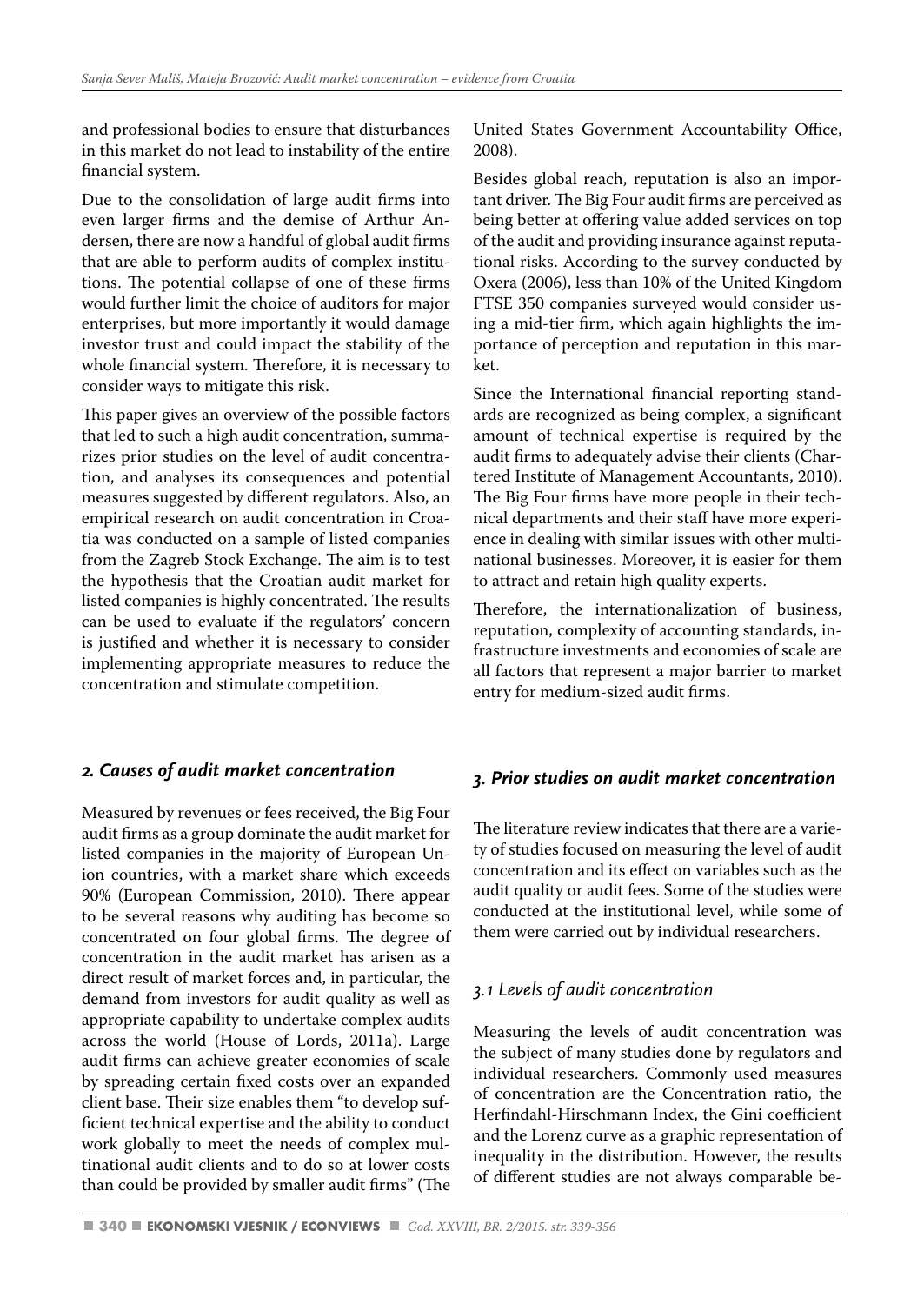*UDK: 657.6(497.5) / Preliminary communication*

cause of different methods of calculating the indicators and use of different input data.

Nevertheless, most studies agree that the level of audit concentration in most European countries is very high. The ESCP Europe analysis from 2009 showed that EU Member States can be divided into four groups according to the overall share of the Big Four audit firms, based on the aggregated turnover of companies audited by a certain audit firm. Group 1 represents countries with relatively low overall market concentration with the share of Big Four auditors less than 10%, like the Czech Republic, Estonia, Hungary, Poland and Slovenia. On the other hand, countries with a share of Big Four auditors above 30% belong to Group 4 (i.e. Denmark, Luxembourg, Sweden and the United Kingdom). Concentration levels on listed companies are very different from overall market concentration levels, especially for companies listed on the regulated national stock exchange. For the 21 analyzed Member States, 19 Member States are highly concentrated with a Herfindahl-Hirschmann Index (HH Index) above 2000, while only two states are moderately concentrated with an HH Index between 1000 and 2000 (i.e. France and Greece). The EU average for the HH Index is 3094 (Le Vourc'h, Morand, 2011).

The research published in 2010 by Grant Thornton confirms the dominance of the Big Four firms in the biggest Western economies. It found that the Big Four firms had an 84% share of audits in G8 countries and 70% worldwide. The only big European economy where the mid-tier firms have a sizeable market share of large company audits is France, where joint audits are mandatory. However, in many fast-growing emerging economies, audit markets are more open. For example, in India the Big Four share is only 41% and in China 14%, where the majority of companies are audited by firms other than the Big Four or mid-tier, many of them national firms (Huber, 2011). It should be noted that the Chinese audit market is very young, since the development began in the 1980s, but with a great potential, driven by broader enterprise reforms, the development of capital market and foreign investment (Yang et al., 2003).

When considering the United Kingdom audit market, which is a subject of many studies, in 2010, the Big Four auditors audited 99 of the FTSE 100 leading firms and around 240 of the next-biggest FTSE 250. In some important market segments like banking, the degree of concentration is even greater, since only three of the Big Four auditors audit UK banks (House of Lords, 2011a). In addition, switching rates are low: around 4% on average for all listed companies and 2% on average for FTSE 100 companies (Oxera, 2006). This data shows that the Big Four's domination of the large firm audit market in the UK is almost complete.

Studies in the United States show similar results. According to the Government Accountability Office (2008), 82% of large public companies (i.e. Fortune 1000) saw their choice of auditor as limited to three or fewer audit firms. In 2006 four largest audit firms audited 98% of companies with total revenue above 1 billion USD and 96% companies in the category above 500 million USD company revenue. Although the market is concentrated overall, the degree of market concentration and the extent to which the largest firms dominate declines with the size of public companies.

Due to a number of studies that confirm the domination of a few large audit firms, it is justified that many regulators and interested parties are concerned about the effect of such high market concentration on competitiveness, audit quality and vulnerability of the whole financial system.

# *3.2 Consequences of high audit market concentration*

Studies on the effects of high audit concentration primarily investigated these five segments: 1) barriers to entry for mid-sized audit firms, 2) limited choice of auditors for large companies, 3) the effect on the level of audit fees, 4) the impact on audit quality, and 5) financial system vulnerability.

Significant barriers to entry into the audit market for large companies are the consequence of the high market power of the Big Four audit firms. These main barriers are in particular lack of size or insufficient capacity in terms of number of auditors in mid-tier audit firms, limited geographical reach of mid-tier audit firms, a strong preference among large companies to choose the Big Four auditors because of their reputation, resistance among companies and the absence of incentives to change the audit firm (Le Vourc'h, Morand, 2011). Oxera's analysis of the economics of entry by mid-tier firms into the UK FTSE 100 and FTSE 250 segments in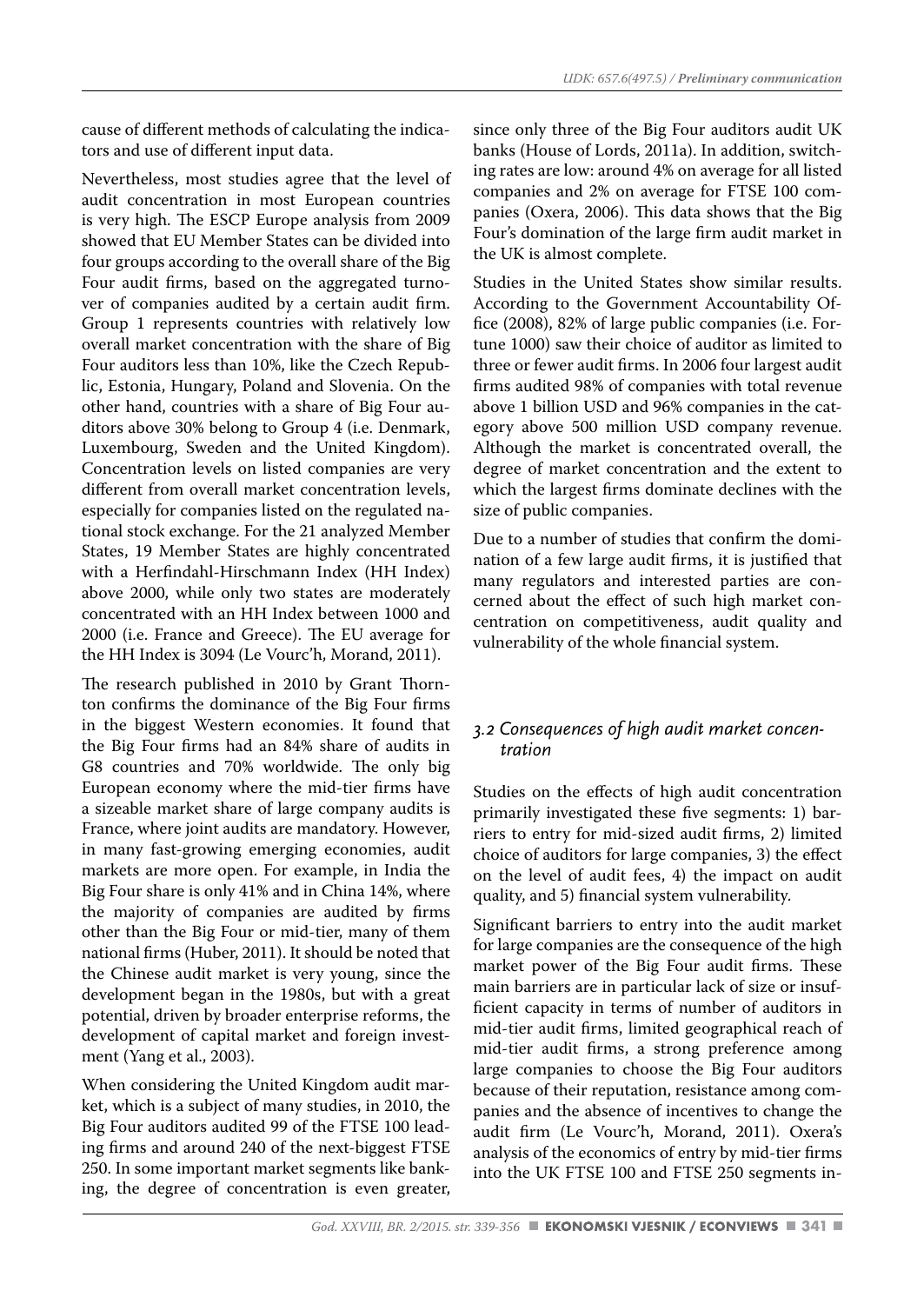dicates that the current market structure is likely to persist. Market entry is not attractive to firms outside the Big Four due the perception bias against mid-tier audit firms, the high costs of entry, a long payback period for any potential investment and significant business risks (Oxera, 2006). Oligopoly market structure with a few strong audit firms and a high barrier of entry seems to be persistent, which is dangerous because it makes it challenging for regulators to take corrective measures to mitigate or eliminate any adverse effects of high concentration.

Limited choice of auditors follows from the high concentration and entry barriers, especially for large companies. The reduction in the number of active audit firms in the market and especially in the number of top tier firms reduces client choice and increases the likelihood of conflicts of interest. Companies may find it increasingly difficult to identify a top tier firm that neither audits nor provides other sensitive services to a major competitor (Beattie et al., 2003). The United States Government Accountability Office found that 82% of the large companies surveyed see their auditor choice as limited to the Big Four because those firms have the technical expertise, capacity and reputation to undertake those audits (Bloom, Schirm, 2008). Moreover, over onethird of the UK FTSE 350 audit committee chairs do not feel that their company has sufficient choice of auditor (Oxera, 2006). Such a market structure where there are only few audit firms on the supplyside and a larger number of clients on the demandside can lead to disorders such as a rise of audit fees or a reduction of audit quality.

In theory, oligopoly market structure may result in oligopoly firms using their market power to increase the price of their goods or services. The effect of the high audit concentration on audit fees remains unclear because various studies have yielded different results. For example, the Oxera study, based on data for 1995-2004 from the United Kingdom, showed that market concentration and market share of a given auditor in a given sector/year both have a statistically significant and positive impact on audit fees (Oxera, 2006). On the other hand, Eshleman (2013) finds that the effect of audit market concentration on the level of audit fees depends on the size of the audit market. When the audit market contains fewer clients and/or those clients are smaller in size, audit fees are increasing in audit market concentration. In markets where there are a large number of clients and/or the clients are large in size, audit market concentration leads to lower audit fees. In the end, the United States Government Accountability Office analyzed the statistical relationship between audit fees paid by more than 12 000 companies from 2000 through 2006. It has come to the conclusion that public companies operating in industrial sectors with more concentrated audit markets were not paying higher audit fees than companies in sectors with less concentrated audit markets. Although audit fees increased significantly on average for all sizes of firms, the study indicated that factors other than concentration appear to explain audit fees (The United States Government Accountability Office, 2008). Therefore, it is obvious that the results depend on research design and the country in which the research was conducted, which means that a unique conclusion cannot be derived.

A similar situation applies to the effect on audit quality. From the one perspective, higher concentration could be associated with higher audit quality by enabling the auditor to maintain independence. If the auditor depends less on a single client and if there is a reduced probability of the client switching auditors, the auditor is in a better negotiation position to limit client-driven earning manipulations. On the other hand, audit firms with significant market power have the potential to reduce the quality of their services because the lack of competitive alternatives would limit clients' ability to obtain services elsewhere. It is unclear and difficult to empirically test which of these scenarios prevails. Boone et al. (2012) found evidence that auditor concentration manifests itself in increased auditor tolerance for earnings management by clients (Boone et al., 2012). Francis et al. (2013) concluded that the Big Four dominance does not appear to harm audit quality and is in fact associated with higher earnings quality, after controlling for other country characteristics that potentially affect earning quality (Francis et al., 2013). In addition, the US Government Accountability Office and ESCP Europe found no compelling evidence that audit quality was compromised due to market concentration (Bloom, Schirm, 2008; Le Vourc'h, Morand, 2011).

Regardless of the vague effect of high concentration on audit quality, it is clear that such a market structure does not contribute to the stability of the financial system. Audit as a service is meaningful only if the stakeholders have confidence in the auditor's opinion. The potential collapse of one of the major audit firms could disrupt the availability of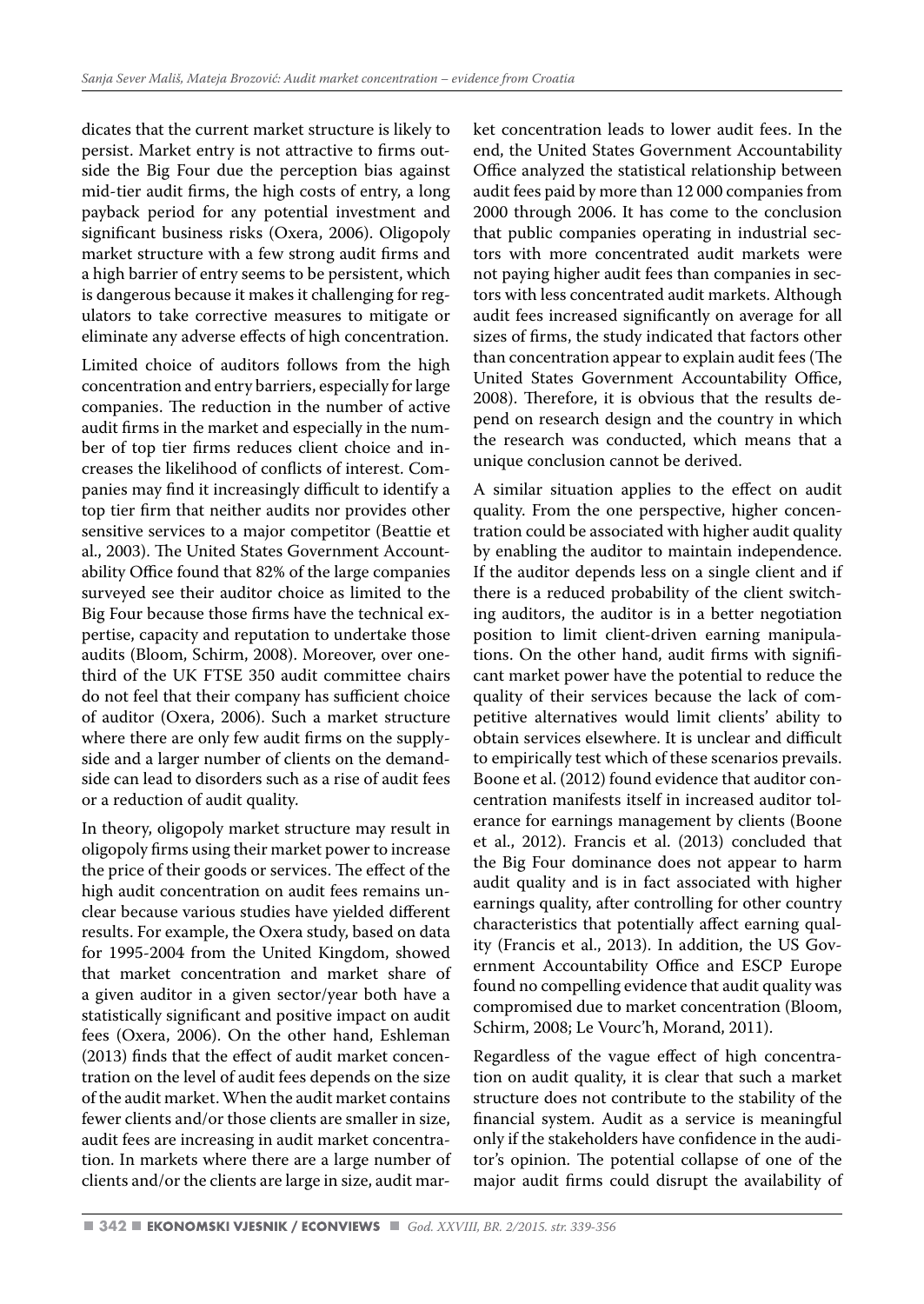audited financial information on large companies, damage investor trust and impact the stability of the financial system. Therefore, there are concerns that the Big Four audit firms have become too dominant and that the failure of one of them would cause major disruption to the economy (Huber, 2011). It is understandable that regulators are considering reforms to dilute the Big Four's dominance and improve competition in the audit market.

#### *4. Possible reforms to reduce the audit market concentration*

There are many proposals on the reform of the audit market in order to reduce concentration, but few of them have actually been implemented. Institutions like the European Commission, ESCP Europe, the Institute of Chartered Accountants in England and Wales, the United States Government Accountability Office and the Selected Committee of Economic Affairs from the House of Lords have all released reports and studies on this subject. Many of the proposed measures overlap, with the following measures being most frequently mentioned:

- a) Mandatory audit firm rotation,
- b) Mandatory joint audit,
- Regular mandatory tendering of audit contracts,
- d) Change in ownership arrangements for auditors,
- e) Reform of the law of unlimited liability,
- f) Elimination of covenants which are restricting the choice of auditors,
- g) Establishment of the contingency plans for the potential demise of a Big Four audit firm.

Mandatory audit firm rotation is a measure that would limit the period of years that an audit firm could serve as the auditor for a particular company. It could potentially reduce concentration to the extent that more opportunities are provided for midsize and smaller firms to compete to provide audit services to public companies (The United States Government Accountability Office, 2008). Moreover, clients and their auditors would have less incentive to build persistent client-auditor ties, which can also have a positive impact on auditor independence (Gerakos, Syverson, 2015). Italy is one of the European Union Member States in which the rotation of audit firms has been mandatory since 1974. The maximum rotation frequency is nine years corresponding to three three-year mandates. In addition, there is also a minimum cooling-off period of three years before the previous auditor can be reappointed. Similar rules exist in Brazil, South Korea, Singapore and India, while Spain, Austria and Canada have abandoned rotation rules (Le Vourc'h, Morand, 2011). Opponents to the rotation often argue that mandatory rotation would not necessarily reduce concentration because large public companies would likely rotate to another one of the largest firms. Rather, costs for both audit firms and their clients would increase (The United States Government Accountability Office, 2008). Hess and Stefani (2012) even predict that such measures would result in auditor changes from smaller to larger audit firms, thereby increasing supplier concentration (Hess, Stefani, 2012). Therefore, it is difficult to reach a consensus. However, the case of Italy does not go in favor of this measure, since the Italian audit market has one of the highest Herfidahl-Hirschman Indexes for listed companies (Le Vourc'h, Morand, 2011).

Joint audits are defined as audits in which two or more auditors simultaneously carry out the audit, which means that they issue a single audit report and share responsibility for the audit (Hess, Stefani, 2012). In order for it to be effective, there should be a ban on the appointment of two Big Four audit firms. This would contribute to the growth of midtier firms, enabling them to reach critical size on a national basis. Today France is the only EU Member State requiring by law joint audits for statutory audits of listed companies that publish consolidated accounts. In addition, France has a lower than average concentration level and a mid-tier firm that is present on the main index market segment. There are several benefits of joint audits. It lowers the level of concentration and favors the development of mid-tier and small audit firms. Furthermore, it minimizes the risk of demise of one of the Big Four auditors, since the joint auditor would much more easily take on its counterpart's work than a new entrant. It could potentially improve audit quality by increasing the overall number of cross-checks (Le Vourc'h, Morand, 2011). However, there are costs and risks that come along with this measure. The presence of two auditors increases coordination costs, especially in a consortium of a larger and smaller audit firm. Moreover, audit fees are ex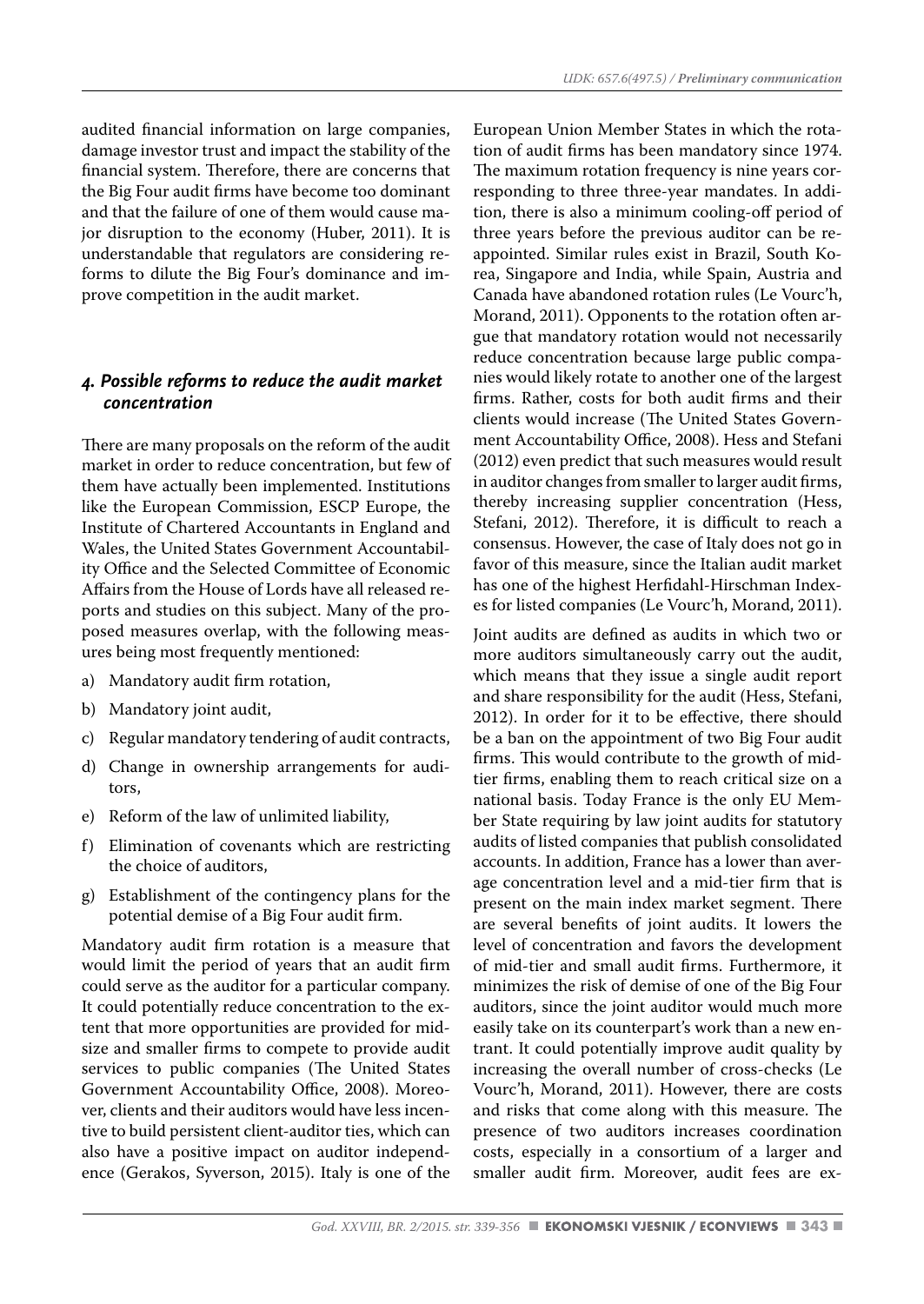pected to be higher and the risk of inconsistencies in methodologies is increased (Hess, Stefani, 2012). That is why Denmark dropped mandatory joint audits for listed companies in 2005 (Le Vourc'h, Morand, 2011). Taking into account its benefits and drawbacks, this measure needs to be considered as a serious option for lowering concentration levels.

Another possible measure is mandatory tendering with full transparency as regards the criteria according to which the auditor will be appointed. It could be a useful measure to make the audit market more dynamic, considering the currently low switching rates. Regarding the frequency of tendering, the Institute of Chartered Accountants in England and Wales (2011) recommends that the tendering process should be conducted at least every eight years. On the other hand, the UK Select Committee on Economic Affairs suggested that UK FTSE 350 companies carry out a mandatory tender of their audit contract every five years, adding that the audit committee should be required to include detailed reasons for their choice of auditors in their report to shareholders (House of Lords, 2011b). The main drawbacks identified during the study conducted by the ESCP Europe are related to increasing costs for both companies and audit firms. Moreover, such a measure could lead to a decline of audit quality if it results in price wars. Severe competition between auditors might enable clients to take advantage of the situation to negotiate lower prices. Consequently, audit quality could suffer (Le Vourc'h, Morand, 2011). Despite these drawbacks, mandatory tendering would definitely increase transparency in the audit market.

All European Union Member States require a majority of voting rights in audit firms to be held by qualified auditors, as stipulated in the European Commission Eighth Directive. Some have interpreted these specifications more strictly than others by requiring 75% or more of the owners of audit firms to be qualified auditors (Oxera, 2007). These requirements were intended to preserve audit quality by ensuring auditor independence. However, such a rule might limit the growth opportunities for audit firms, which is one of the barriers to the entry of small and mid-tier audit firms to audit market of larger clients. Allowing parties other than the audit firm's partners to own or invest in audit firms could increase these firms' financial resources and allow them to hire the additional staff needed to serve larger companies. The United States Government Accountability Office (2008) interviewed midsize and smaller audit firms in order to explore the potential effectiveness of this measure. Several of them said that access to capital did not pose a significant barrier to expansion because firms currently raised sufficient capital through traditional channels such as loans. In their experience, shortage of qualified staff in the labor market rather than limited access to capital was their primary impediment to growth. Therefore, it seems that this measure would not contribute much to the reduction of audit concentration and the strengthening of small and midsized companies, but to the contrary could have an adverse effect on the auditors' independence.

It has been argued that auditors' unlimited liability discourages non-Big Four auditors from taking on large listed clients. Placing caps on auditors' potential liability would limit the overall amount that an audit firm would have to pay in connection with a lawsuit involving the work it performed for one of its clients. Even though the basic harmonization regime for statutory audit is unified with the European Directive, the liability part is left to the discretion of each of the Member States. Practices from different countries show that statutory auditors' liability can take different forms. For example, Spain has adopted a proportionate liability regime in 2010, which means that statutory auditors are now only responsible for the amount of damage equal to their share of liability, but not for that of other people if those people cannot pay. On the other hand, the liability of statutory auditors in Germany is limited by a monetary cap set in the German Commercial Code (Dufour et al., 2014).

Another possible measure is to ensure equal competing conditions for all participants in the audit market. It would mean publicly disclosing or even banning all restrictive covenants. Restrictive covenants (i.e. "Big Four-only" clauses) are clauses or requirements in contractual agreements between companies and their banks that state that only a Big Four audit firm can provide audit services to the company (Le Vourc'h, Morand, 2011). No particular measure has been taken to prohibit restrictive covenants in Europe and there is still a lack of data measuring how widespread this practice is. Prohibition on bank covenants is expected to have a positive impact on market competition since they are one of the barriers to the development of the midtier audit firms.

In order to limit the vulnerability of the financial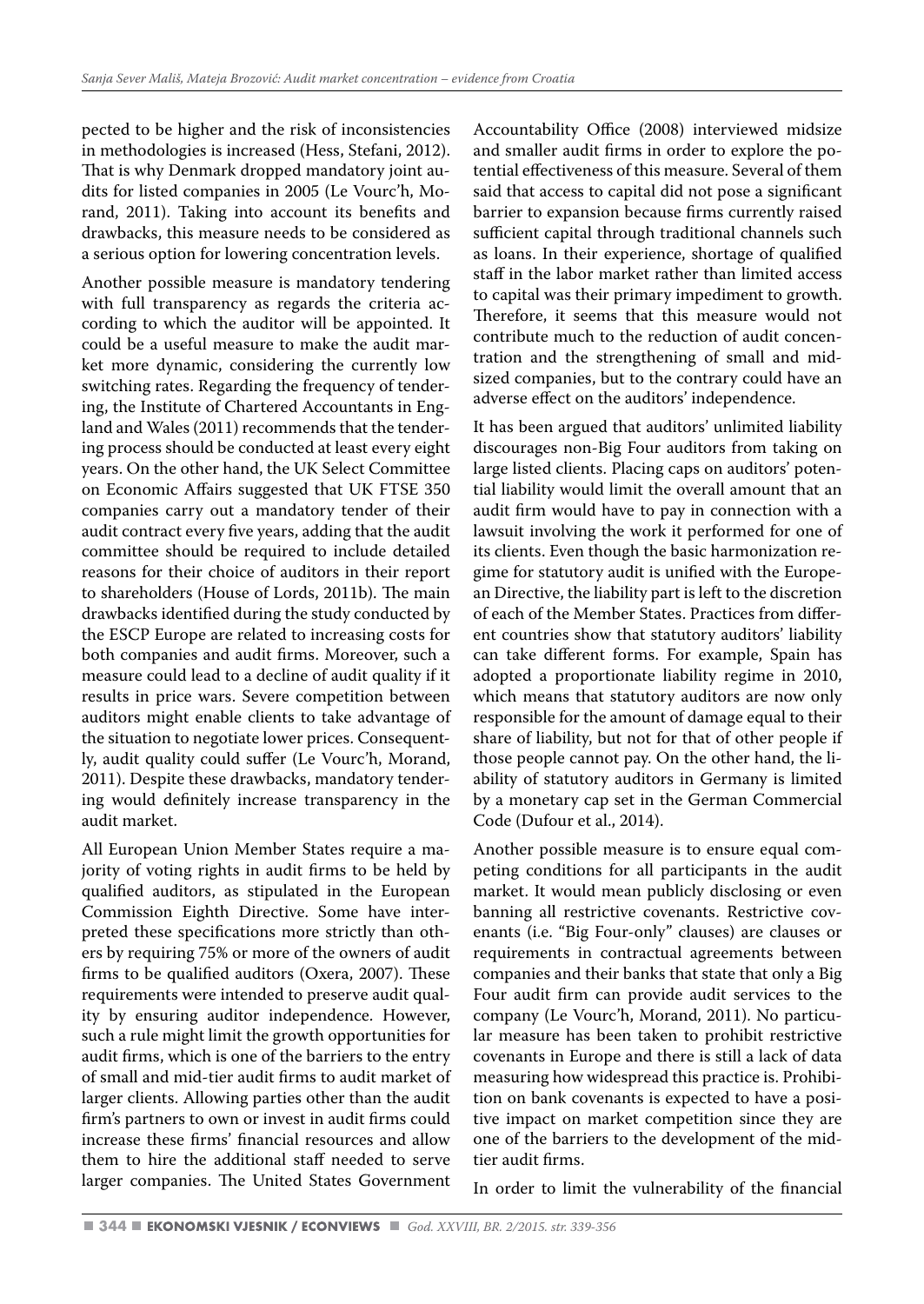system in case of the collapse of one of the big audit firms, contingency plans and living wills for major audit firms have been suggested. Similar packages have already been discussed and introduced for large financial institutions, due to the experience from the latest global financial crisis. Contingency plan should allow for a rapid resolution in the event of the demise of a major audit firm, avoid disruption in the provision of audit services and prevent further structural accumulation of risk in the market (European Commission, 2010). Living wills would have the same goal, laying out all the information the authorities need to separate the good from the failing parts of an audit firm so disruption to the financial system from a collapse would be minimized (House of Lords, 2011b).

It is evident that there are a number of possible measures. The reason why they are not widely applied probably lies in the fear that their disadvantages overcome possible benefits. Moreover, there is no clear and convincing evidence that a high concentration reduces audit quality and level of competitiveness, which is why regulators are still reluctant to take serious actions. In any case, it is necessary to carry out further research on this issue.

#### *5. Methods used in the research of audit market concentration in Croatia*

The analysis of audit concentration in Croatia was conducted on a random sample of companies whose securities are listed on the Zagreb Stock Exchange, using standard concentration measures like the Coefficient rate 4, the Herfindahl-Hirschman Index and the Gini coefficient. Measures based on the latest financial data (Financial Agency - Fina), i.e. from 2013, are compared to measures from 2008 to be able to spot trends in the level of concentration. Results are not fully comparable to those analyzed from prior studies due to certain differences in methodology.

Currently, securities of 165 issuers are listed on the Zagreb Stock Exchange. Securities of state and local governments were eliminated for the purpose of the research, which left 156 public companies. Sample size was determined with a 95% confidence level and a confidence interval of 10, giving a sample size of 60 companies. Concentration measures were calculated using the latest annual financial statements

and auditor's reports from 2013. In order to be able to spot trends in the audit concentration, measures from 2013 were compared with their levels from 2008. In addition, two companies from each period were eliminated from the sample due to the lack of financial statements, resulting in a final sample size of 58 companies for each year.

#### *5.1 Indicators of market concentration*

Three measures have been selected to assess market concentration levels: the Concentration rate 4, the Herfindahl-Hirschman Index and the Gini coefficient. These were also standard measures in previous empirical studies. Concentration rate measures the percentage of the entire reference amount that is allocated to the biggest audit firms. Concentration rate 4 is most commonly reported, calculated as a sum of market shares of four largest audit firms:

$$
CR4 = s_1 + s_2 + s_3 + s_4 \tag{5.1}
$$

According to Velte and Stiglbauer (2012), oligopoly is present if at most three audit companies have a market share above 50% or at least five companies have a market share above 66.6%.

The Herfindahl-Hirschman Index (HH Index) is the sum of squares of the market shares of all audit firms:

HH Index = 
$$
\sum_{i=1}^{n} s_i
$$
 (5.2)

Owing to squaring market shares, the HH Index is dominated by large audit firms and only insignificantly influenced by small carriers. It rates from 1/n (in case of minimal concentration and equal share of all suppliers) to 10,000 (which indicates a complete concentration). The European legislation uses the HH Index to assess horizontal mergers and thus isolates three ranges of post-merger HH Index levels: 1) non concentrated markets if the HH Index is below 1000, 2) moderately concentrated markets if the HH Index is between 1000 and 2000, and 3) highly concentrated markets if the HH Index is above 2000 (Le Vourc'h, Morand, 2011).

The Gini coefficient summarizes the inequality in the distribution of audit market shares between in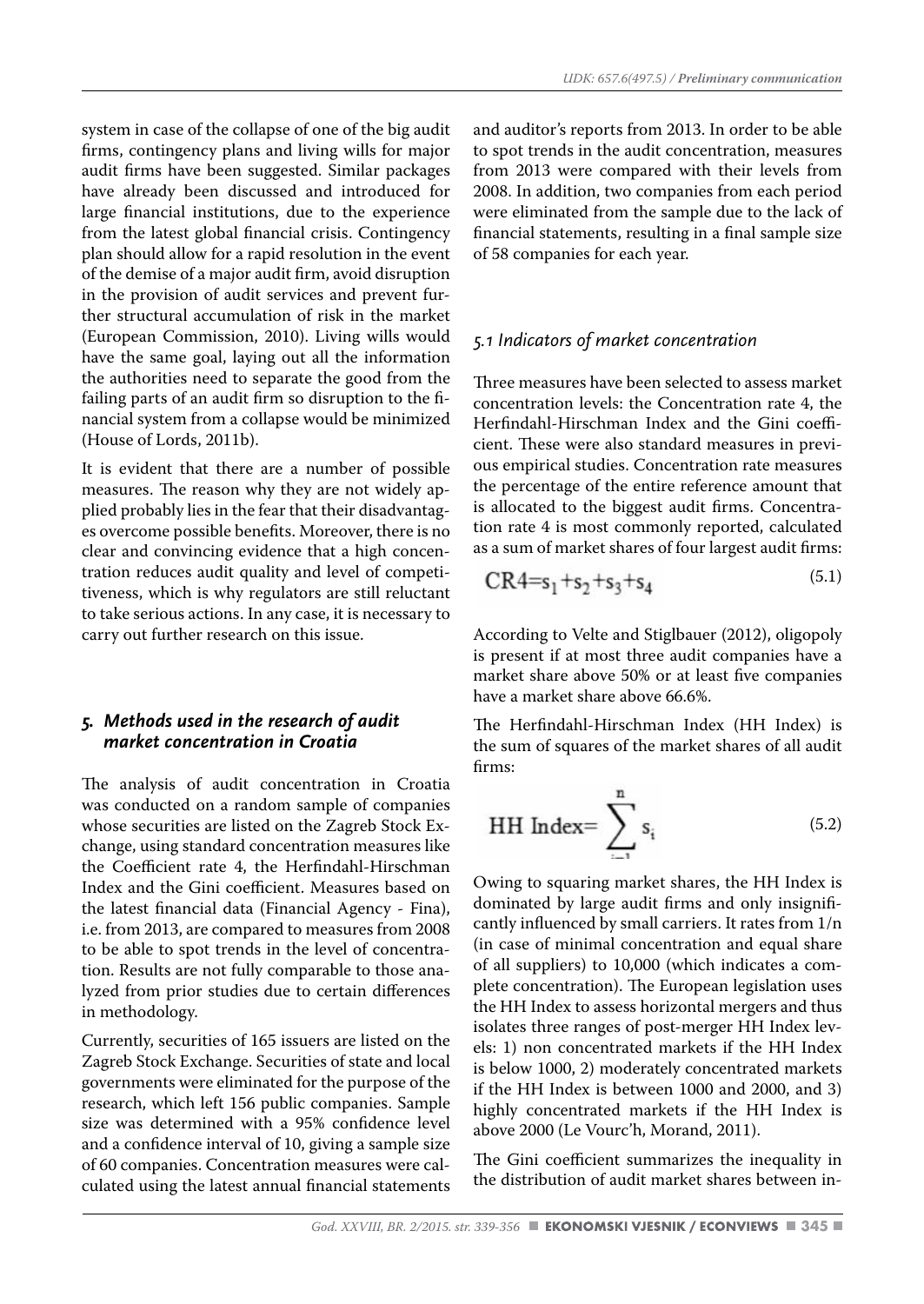dividual audit firms. It is derived from the Lorenz curve, which plots the cumulative percentage of total market share against the cumulative number of suppliers, starting with the smallest audit firms. If all audit firms are the same size, the Lorenz curve is a straight diagonal line, called the line of equality. If there is any inequality in size, then the Lorenz curve falls below the line of equality. The Gini coefficient measures the area between the Lorenz curve and a hypothetical line of absolute equality, which can be approximated by the following formula (Xycoon):

$$
G = \left(\frac{2}{n^2 \bar{s}}\right) \cdot \sum_{i=1}^{n} \left( \left(i - \frac{n+1}{2}\right) \cdot s_i \right), \bar{s} = \frac{1}{n} \cdot \sum_{i=1}^{n} s_i \tag{5.3}
$$

In case of a complete uniform distribution, the Gini coefficient assumes the value of 0. When there is a perfect competition, the value comes close to 1. If the Gini is above 0.9, a very high concentration exists, while in a situation when the coefficient ranges from 0.6 to 0.9 the market is highly concentrated. Market concentration is moderate if the Gini is between 0.4 and 0.6 (Velte, Stiglbauer, 2012).

For the audit market, market shares can be measured using a variety of metrics, including the number of clients, audit fees and, since audit fees are not publicly disclosed for all audit firms, surrogates for audit fees such as client revenues or total assets (Beattie et al., 2003). All four variables were used and compared in conducting this research. The number of clients indicates the number of audit engagements per audit firm, but is not the best measure of concentration, given that there are large differences in the size of clients. Market share based on audit fees is the most representative. However, most companies do not comply with the provisions on the publication of audit fees paid for the statutory audit in the notes to the financial statements. Therefore, total revenues of the audit firm were used as a proxy.

#### *5.2 Sample characteristics*

Measures of descriptive statistics were calculated for the random sample of 58 listed companies from 2008 and 2013 (Table 1). This leads to the conclusion that there are considerable variations in the size of selected companies. For example, total assets vary from 26 million HRK to 104 billion HRK in 2008. In the same year, the minimum total revenue is 119 thousand HRK, while the maximum total revenue is 12 billion HRK. Due to significant differences among companies, it is obvious that the levels of market concentration based on the number of clients and those based on clients' total assets or revenues will also take on different values.

Listed companies from the 2008 sample have been audited by a total of 32 audit firms, which means that each audit firm on average had 1.81 clients (Table 2). The maximum number of clients was 9, referring to one of the Big Four audit firms (i.e. PricewaterhouseCoopers). On the other hand, only 25 audit firms have performed statutory audit for the same sample of public companies in 2013. The average number of clients has increased to 2.32. Two joint audits were performed in that period. For the purpose of the research, in case of joint audits, clients were equally divided among co-auditors, which resulted in a minimum number of clients of 0.5, since one audit firm had no other clients. At the same time, 42.86% of the companies in 2013 changed their auditor in relation to 2008.

As for the revenue level of audit firms included in the sample, the mean rose from 11.4 to 12.2 million HRK, with the coefficient of variation of 188% in 2008 and 163% in 2013. The median is significantly lower, since it is not affected by extreme values of revenues. The maximum level of revenues in both years refers to KPMG.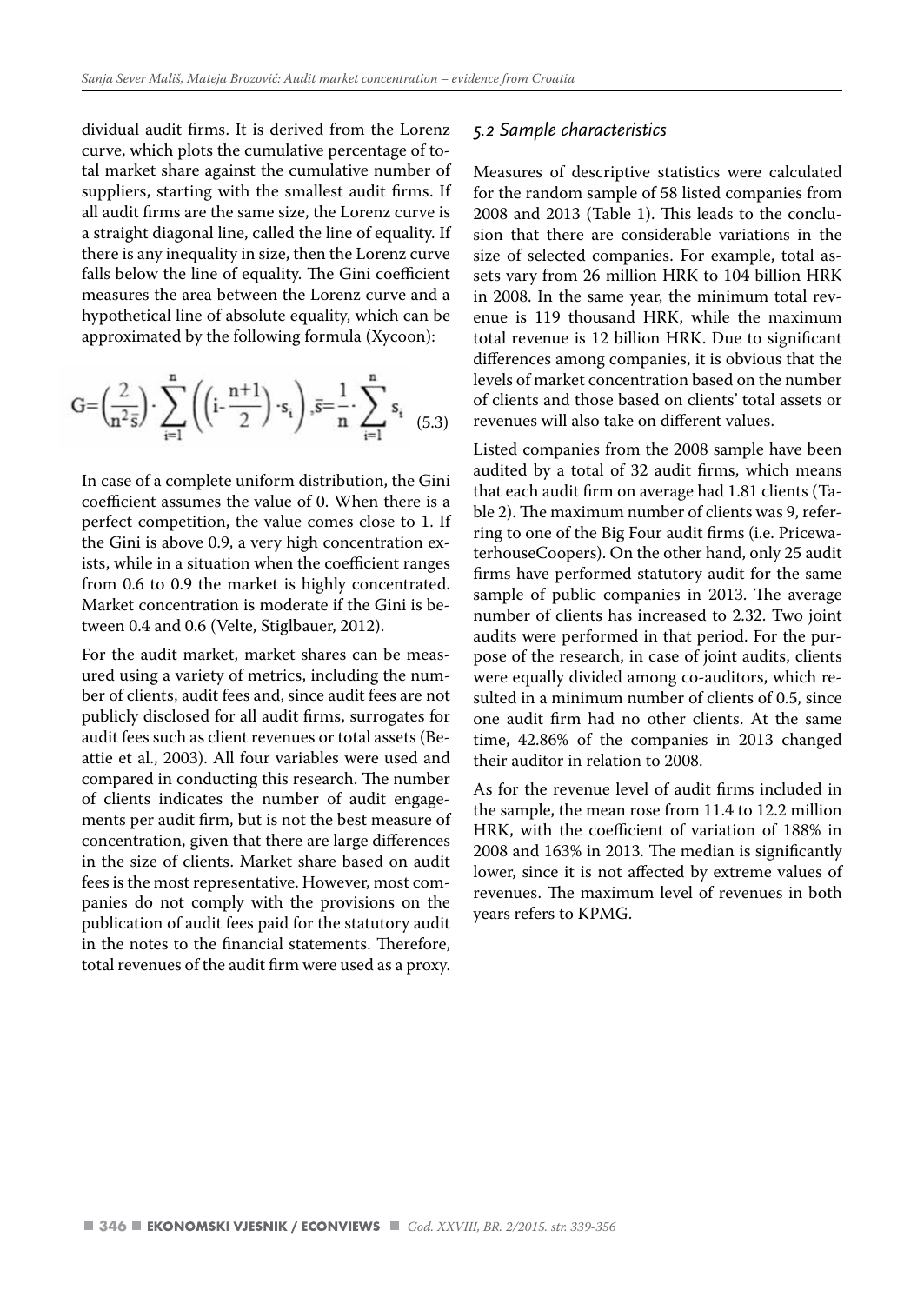# *Table 1 Descriptive statistics of selected variables for listed companies from the sample*

| Total assets of the listed companies from the sample (in 000 HRK) |                                                                          |                |  |  |  |
|-------------------------------------------------------------------|--------------------------------------------------------------------------|----------------|--|--|--|
|                                                                   | 2008<br>2013                                                             |                |  |  |  |
| Mean                                                              | 4,410,484.14                                                             | 5,221,401.69   |  |  |  |
| Median                                                            | 586,794.13                                                               | 619,265.73     |  |  |  |
| <b>Standard Deviation</b>                                         | 15,251,299.63                                                            | 18,715,232.83  |  |  |  |
| Range                                                             | 104,014,321.13<br>123,699,259.17                                         |                |  |  |  |
| Minimum                                                           | 26,200.76<br>24,892.77                                                   |                |  |  |  |
| Maximum                                                           | 104,040,521.88<br>123,724,151.94                                         |                |  |  |  |
| Sum                                                               | 255,808,080.32                                                           | 302,841,298.30 |  |  |  |
| Count                                                             | 58                                                                       | 58             |  |  |  |
|                                                                   | Total revenues of the listed companies from the sample (in 000 HRK)      |                |  |  |  |
|                                                                   | 2008                                                                     | 2013           |  |  |  |
| Mean                                                              | 1,165,666.40                                                             | 1,135,886.91   |  |  |  |
| Median                                                            | 299,591.41                                                               | 241,427.73     |  |  |  |
| <b>Standard Deviation</b>                                         | 2,318,026.93                                                             | 2,466,321.07   |  |  |  |
| Range                                                             | 12,003,634.94                                                            | 14,757,136.89  |  |  |  |
| Minimum                                                           | 119.06                                                                   | 321.11         |  |  |  |
| Maximum                                                           | 12,003,754.00                                                            | 14,757,458.00  |  |  |  |
| Sum                                                               | 67,608,651.47                                                            | 65,881,440.73  |  |  |  |
| Count                                                             | 58                                                                       | 58             |  |  |  |
|                                                                   | Earnings before tax of the listed companies from the sample (in 000 HRK) |                |  |  |  |
|                                                                   | 2008                                                                     | 2013           |  |  |  |
| Mean                                                              | 137,523.20                                                               | 84,774.00      |  |  |  |
| Median                                                            | 4,539.91                                                                 | 3,441.72       |  |  |  |
| <b>Standard Deviation</b>                                         | 482,146.04                                                               | 325,844.30     |  |  |  |
| Range                                                             | 2,985,106.68                                                             | 1,837,557.85   |  |  |  |
| Minimum                                                           | $-43,170.00$                                                             | $-208,413.69$  |  |  |  |
| Maximum                                                           | 2,941,936.68                                                             | 1,629,144.16   |  |  |  |
| Sum                                                               | 7,976,345.36                                                             | 4,916,892.19   |  |  |  |
| Count                                                             | 58                                                                       | 58             |  |  |  |
|                                                                   | Altman Z-Score of listed companies from the sample                       |                |  |  |  |
|                                                                   | 2008                                                                     | 2013           |  |  |  |
| Mean                                                              | 1.41                                                                     | 1.31           |  |  |  |
| Median                                                            | 1.40                                                                     | 1.16           |  |  |  |
| <b>Standard Deviation</b>                                         | 2.69                                                                     | 1.29           |  |  |  |
| Range                                                             | 24.55                                                                    | 6.54           |  |  |  |
| Minimum                                                           | $-14.55$                                                                 | $-1.11$        |  |  |  |
| Maximum                                                           | 10.00                                                                    | 5.43           |  |  |  |
| Sum                                                               | $\overline{\phantom{a}}$                                                 |                |  |  |  |
| Count                                                             | 54                                                                       | 54             |  |  |  |

*Source: Calculated by the authors*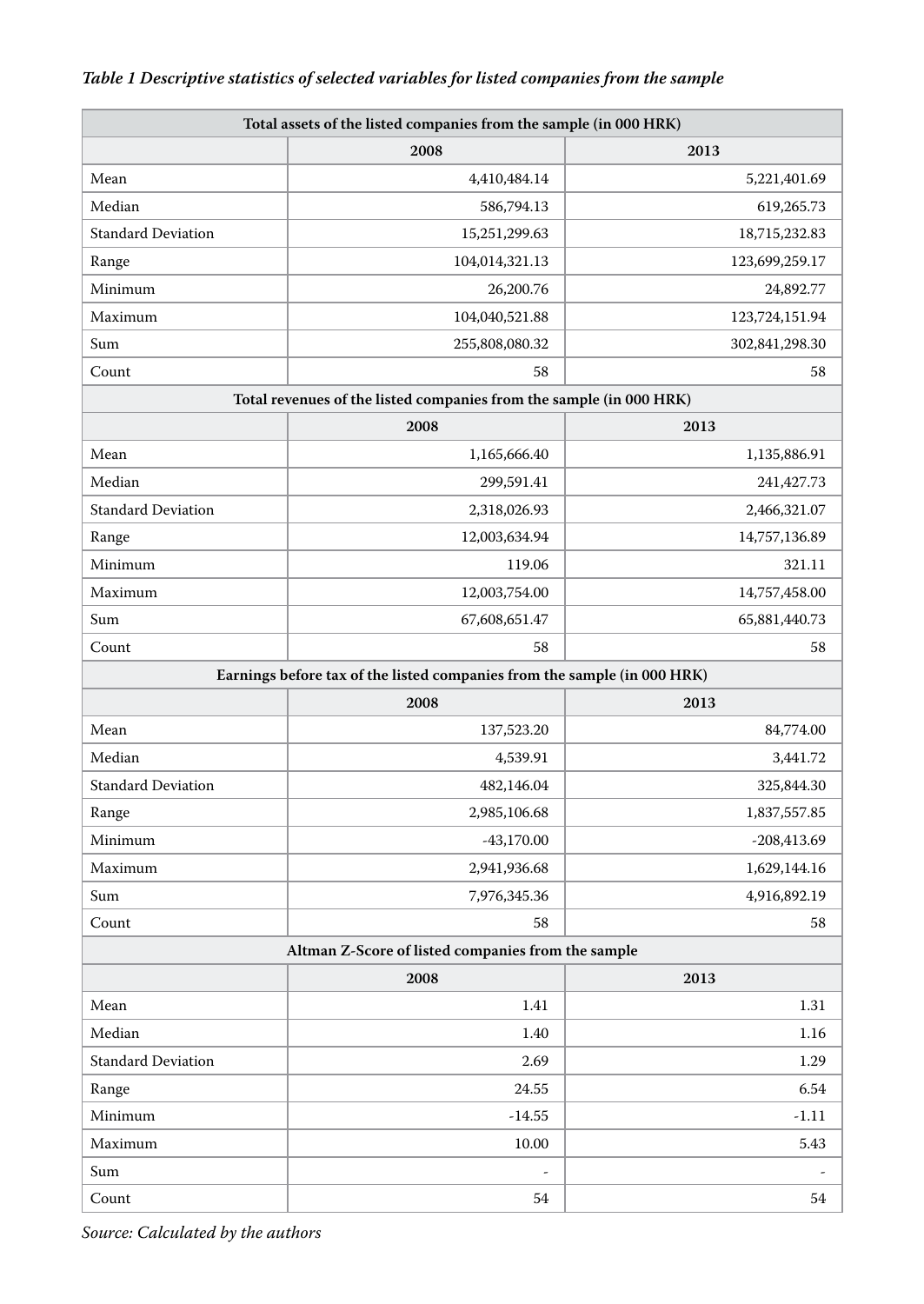| Number of clients of audit firms from the sample           |              |                |  |  |  |  |
|------------------------------------------------------------|--------------|----------------|--|--|--|--|
|                                                            | 2008<br>2013 |                |  |  |  |  |
| Mean                                                       | 1.81         | 2.32           |  |  |  |  |
| Median                                                     | $\mathbf{1}$ | $\overline{2}$ |  |  |  |  |
| <b>Standard Deviation</b>                                  | 1.65         | 1.91           |  |  |  |  |
| Range                                                      | 8            | 7.5            |  |  |  |  |
| Minimum                                                    | $\mathbf{1}$ | 0.5            |  |  |  |  |
| Maximum                                                    | 9            | 8              |  |  |  |  |
| Sum                                                        | 58           | 58             |  |  |  |  |
| Count                                                      | 32           | 25             |  |  |  |  |
| Total revenues of audit firms from the sample (in 000 HRK) |              |                |  |  |  |  |
|                                                            | 2008         | 2013           |  |  |  |  |
| Mean                                                       | 11,401.60    | 12,167.00      |  |  |  |  |
| Median                                                     | 2,496.70     | 3,101.21       |  |  |  |  |
| <b>Standard Deviation</b>                                  | 21,423.79    | 19,777.01      |  |  |  |  |
| Range                                                      | 90,748.22    | 75,175.31      |  |  |  |  |
| Minimum                                                    | 115.83       | 104.64         |  |  |  |  |
| Maximum                                                    | 90,864.05    | 75,279.95      |  |  |  |  |
| Sum                                                        | 364,851.14   | 304,175.11     |  |  |  |  |
| Count                                                      | 32           | 25             |  |  |  |  |

#### *Table 2 Descriptive statistics of selected variables for audit firms from the sample*

*Source: Calculated by the authors*

## *Table 3 Measures of audit concentration for a sample of listed companies in Croatia*

|                                        | <b>Concentration Rate 4</b> |       | Herfindahl-Hirsch-<br>man Index |         | <b>Gini Coefficient</b> |      |
|----------------------------------------|-----------------------------|-------|---------------------------------|---------|-------------------------|------|
|                                        | 2008                        | 2013  | 2008                            | 2013    | 2008                    | 2013 |
| Based on the number of clients         | 36.21                       | 40.52 | 564.80                          | 659.93  | 0.36                    | 0.40 |
| Based on the audit firm's revenue      | 69.47                       | 67.18 | 1381.37                         | 1414.58 | 0.72                    | 0.69 |
| Based on the total assets of clients   | 89.18                       | 82.70 | 3074.24                         | 2636.37 | 0.86                    | 0.82 |
| Based on the total revenues of clients | 75.93                       | 63.62 | 1662.16                         | 1294.42 | 0.78                    | 0.71 |

*Source: Calculated by the authors*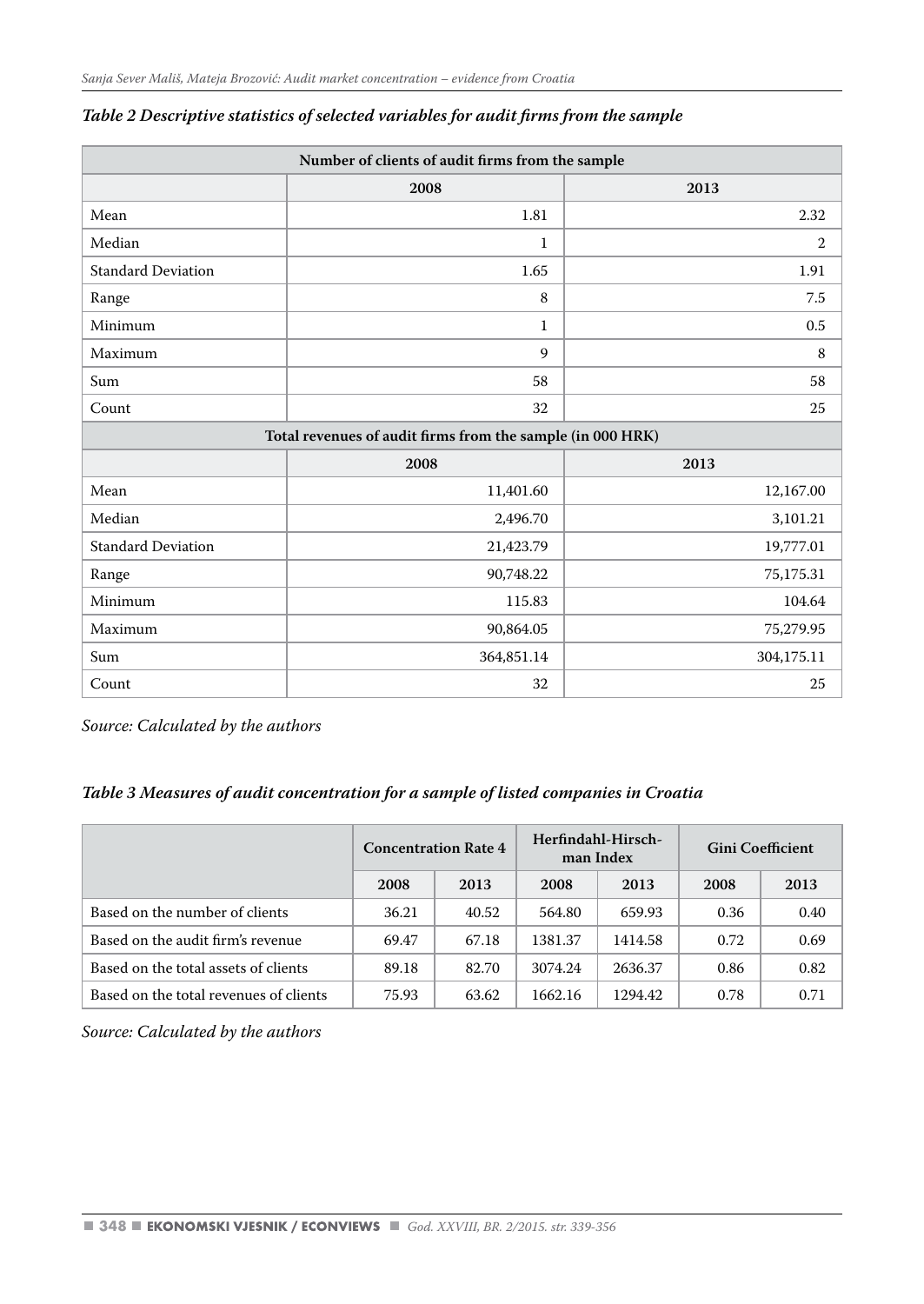# *6. Results and discussion of findings*

In order to calculate audit concentration measures, market shares were determined based on the number of clients, audit firm revenue, clients' total assets and clients' total revenues. Market shares were used to calculate the Coefficient rate 4, the Hefindahl-Hirschman Index and the Gini coefficient, wherein the level of inequality was also presented on the Lorenz curve. Results are given in Table 3.

The level of concentration is the lowest in a situation where the market shares are determined using *the number of clients*. According to all three measures, the audit concentration has increased in 2013 when compared to 2008. The concentration rate 4 shows that the four audit firms with the biggest market shares audited 36.21% (40.52%) of the total number of clients in the sample in 2008 (2013). Contrary to expectations, only two of them belong to the Big Four. In comparison, total market share of the Big Four audit firms, measured by the number of clients, was 27.59% in 2008 and 34.48% in 2013. The HH Index is below 1000, suggesting that the market is not concentrated. The same conclusion can be derived from the size of the Gini coefficient, which is also evident from the graphical representation in the form of the Lorenz curve (Figure 1).

#### *Figure 1 Lorenz curve – market share based on the number of clients*

The level of audit concentration is significantly higher when the measures are based on the *total revenue of audit firms* as a proxy for audit fees. It should be noted that these measures should be taken with caution due to certain inconsistencies in the calculation. More specifically, because of the lack of data on audit fees paid by the companies in the sample, revenues of audit firms were taken as a surrogate. However, these revenues are not only a result of providing services to companies in the sample. Therefore, these values will be used only for comparison and not to form definite conclusions about the level of concentration.

The concentration rate 4 is doubled when the market share is based on the auditor's revenue, which is consistent with the increase of other two measures. According to these indicators, the audit market of listed companies, based on the random sample, is moderately to highly concentrated.

In a situation where the data on audit fees paid is not available, the most representative measures of audit concentration are those based on the size of the clients, since it can be assumed that the larger client requires more audit work and eventually pays a higher fee. According to the *total clients' assets*, market concentration is very high, with the HH Index above 2600 and the Gini coefficient above 0.8. Measures based on the *size of the clients' revenue* are less alarming: the HH Index is in the interval between 1000 and 2000, while the Gini coefficient is above 0.7.



*Source: Created by the authors*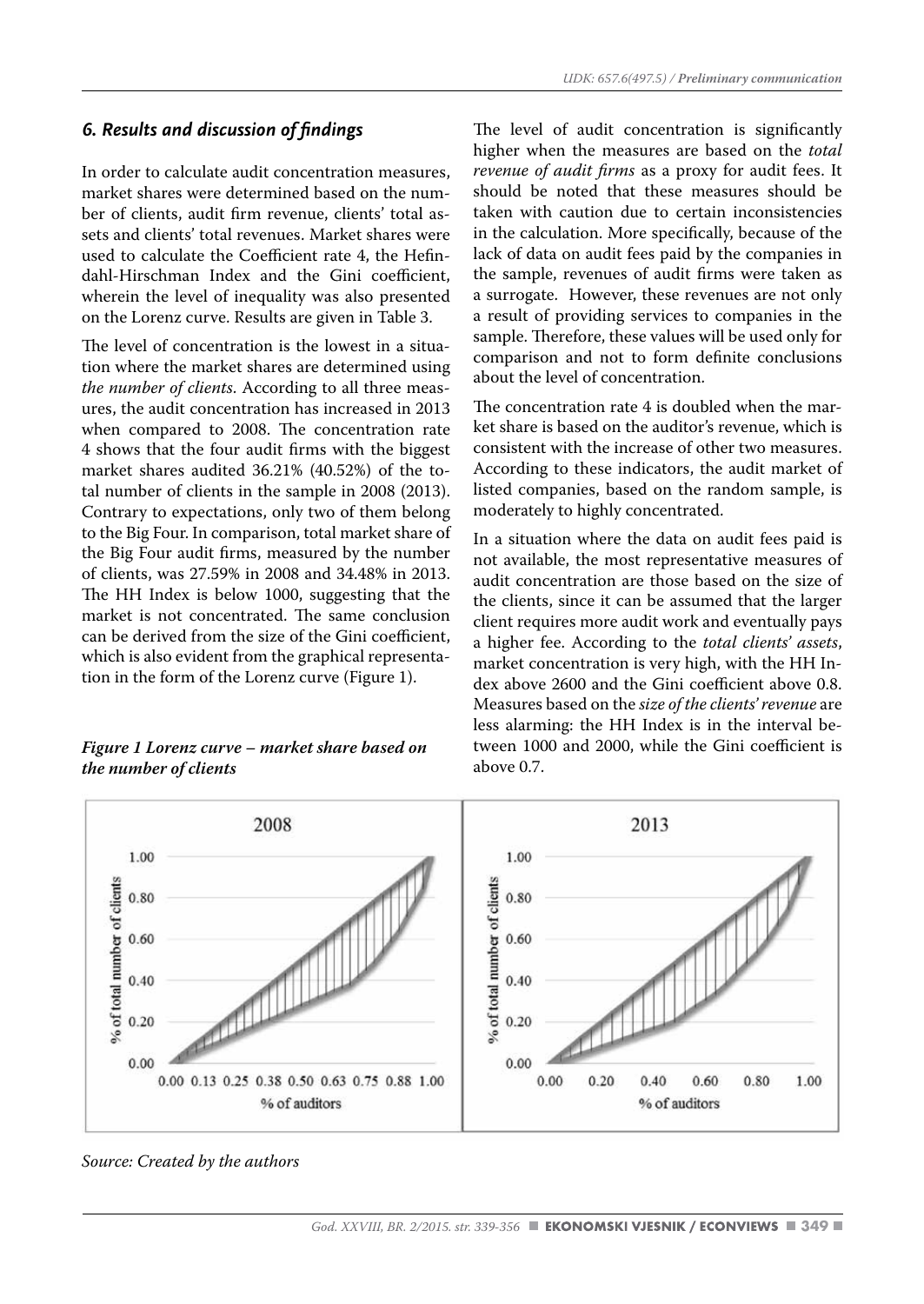

*Figure 2 Lorenz curve – market share based on audit firm revenue*

*Source: Created by the authors* 

Moreover, the suggested decrease in the audit concentration in the five-year period is a positive indicator.

In conclusion, the audit market for listed companies in Croatia is moderately to highly concentrated, depending on the measure used. The conclusions drawn from this study are limited by the fact that they are based on a sample of listed companies and not on a whole population.

Additionally, a correlation analysis between the size of the client and its auditor has been conducted. The objective is to test if larger public companies hire a larger auditor, that is, one of the auditors from the Big Four. Total revenues were used as a measure of size. Correlation analysis was first conducted separately for each year, and then as a pooled correlation. Results in the form of Pearson and Spearman correlation coefficients are presented in table 4.

*Figure 3 Lorenz curve – market share based on clients' total assets*



*Source: Created by the authors*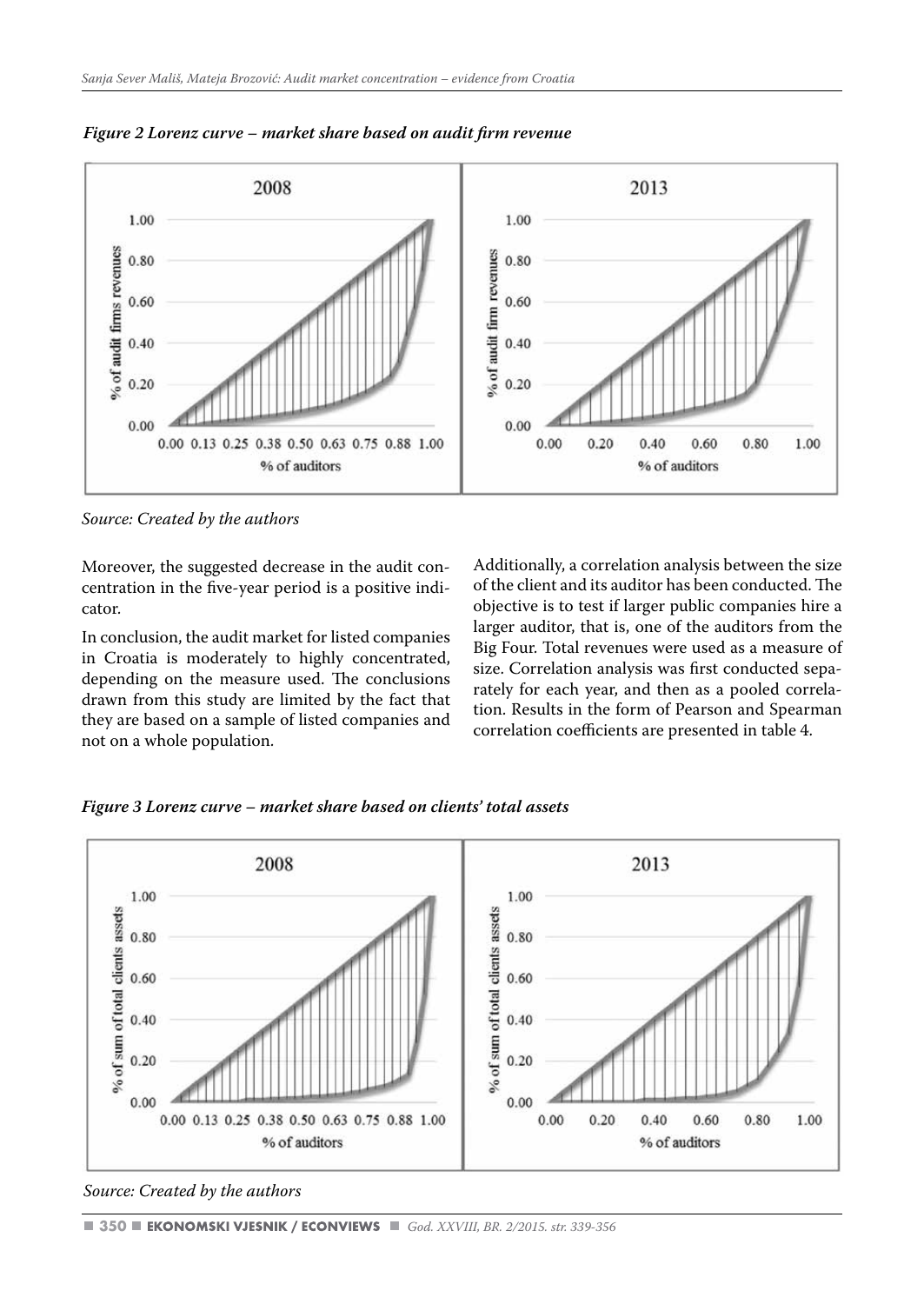

*Figure 4 Lorenz curve – market share based on clients' total revenues*

*Source: Created by the authors* 

According to the Pearson correlation coefficient, which evaluates the linear relationship between the variables, the relationship is weak, although technically positive. Moreover, the result for the year 2013 is not significant at  $p < 0.05$ .

## *Table 4 Analysis of correlation between the size of the client and its auditor*

However, the Spearman correlation coefficient indicates a stronger measures is that the Spearman correlation evaluates the monotonic relationship between two variables, where the variables tend to change together, but not necessarily at a constant rate. Therefore, it is based on the ranked values for each variable rather than the raw data. In all three cases, the Spearman coefficient takes on values near or above 0.5. By normal standards, the association between the size of the client and its auditor would be considered statistically significant and positive.

| Correlation of client's and auditor's revenues in 2008 |              |      |                |                |             |     |  |
|--------------------------------------------------------|--------------|------|----------------|----------------|-------------|-----|--|
|                                                        | $\mathbb{R}$ | t    | p (one-tailed) | p (two-tailed) | $\mathbf n$ | df  |  |
| Pearson Correlation                                    | 0.4631       | 3.91 | 0.000126       | 0.000251       | 58          | 56  |  |
| Spearman Correlation                                   | 0.4651       | 3.93 | 0.000118       | 0.000236       | 58          | 56  |  |
| Correlation of client's and auditor's revenues in 2013 |              |      |                |                |             |     |  |
|                                                        | R            | t    | p (one-tailed) | p (two-tailed) | $\mathbf n$ | df  |  |
| Pearson Correlation                                    | 0.2328       | 1.79 | 0.039352       | 0.078705       | 58          | 56  |  |
| Spearman Correlation                                   | 0.5836       | 5.38 | 0.000001       | 0.000002       | 58          | 56  |  |
| Pooled Correlation of client's and auditor's revenues  |              |      |                |                |             |     |  |
|                                                        | R            | t    | p (one-tailed) | p (two-tailed) | $\mathbf n$ | df  |  |
| Pearson Correlation                                    | 0.3467       | 3.95 | 0.000069       | 0.000138       | 116         | 114 |  |
| Spearman Correlation                                   | 0.5258       | 6.6  | < 0.000001     | < 0.000001     | 116         | 114 |  |

*Source: Calculated by the authors*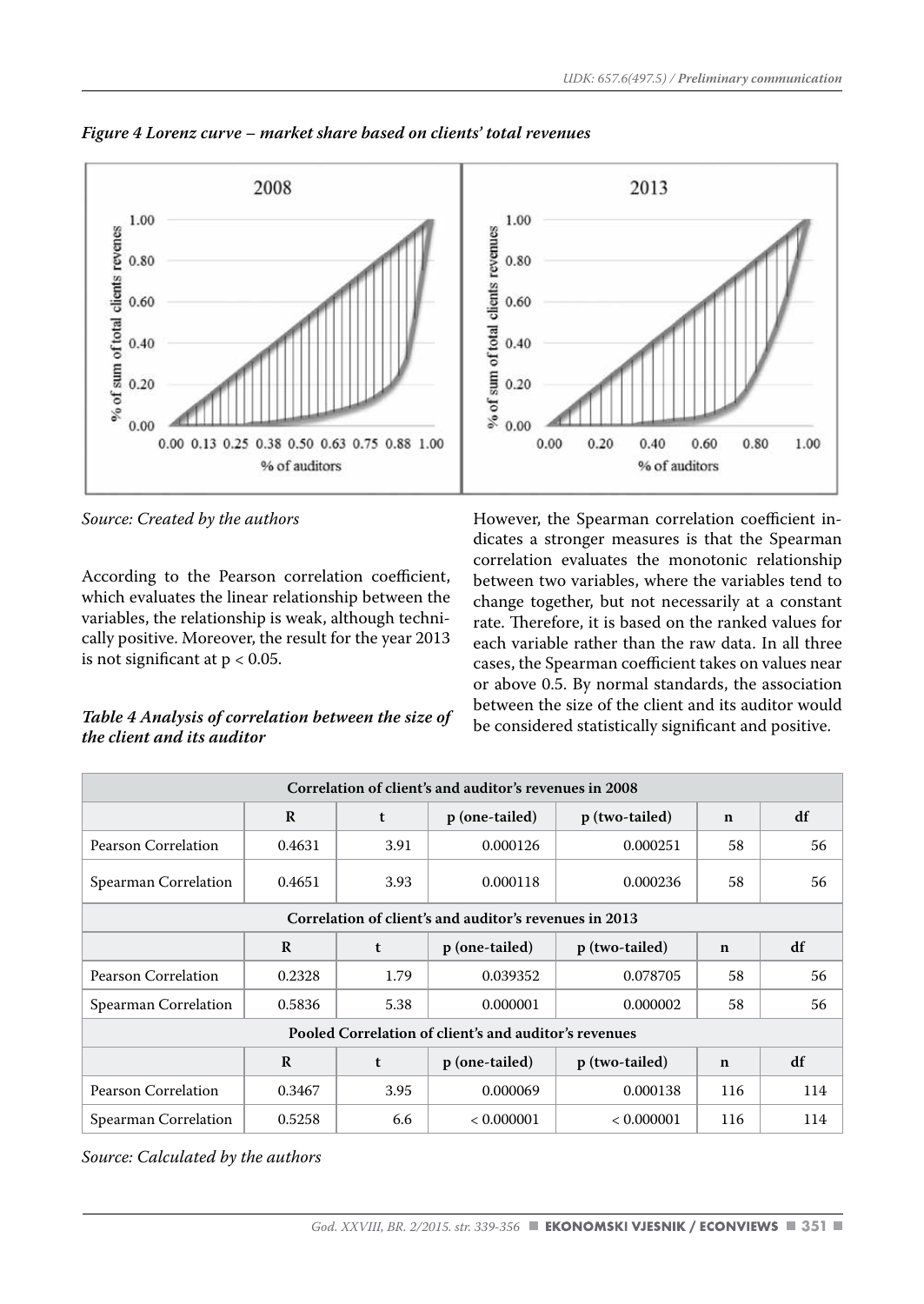The Pooled correlation presented in the scatter plot (Figure 5) also indicates positive relationship.

Overall results of the empirical research indicate that the Croatian audit market for listed companies is dominated by large audit firms and that larger clients to some extent favor the Big Four audit firms. This does not necessarily mean that such market structure negatively affects audit quality or auditor independence, but serves as a warning that additional analysis should be conducted to investigate potential negative effects.

#### *Figure 5 Scatter plot - Pooled Correlation of client's and auditor's revenues*

#### *7. Conclusion*

The requirement to have the annual and consolidated financial statements of certain companies audited by qualified professionals is designed to protect the public interest. Giving its significant impact on the overall economy, it is understandable that the audit market is under constant monitoring of regulators and professional bodies. One of the issues that has received a lot of attention lately is the level of audit concentration. Most studies agree that the level of audit concentration in most European countries is very high, confirming the dominance of the Big Four audit firms.



*Source: Created by the authors*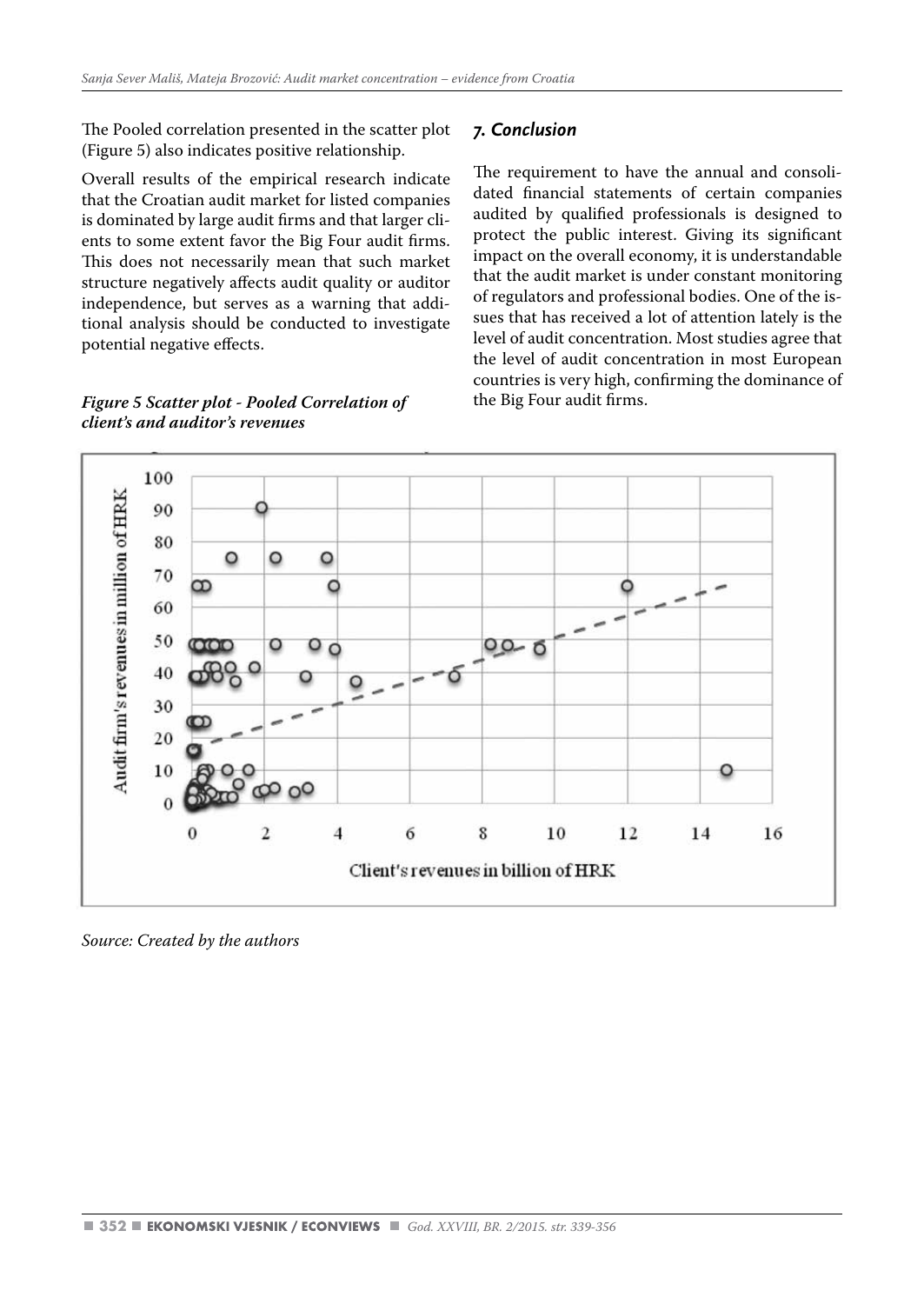Some of the factors that led to the increase in the concentration are the internationalization of business, reputation bias, complexity of accounting standards, infrastructure investment and economies of scale. The potential collapse of one of the large firms would damage investors' trust and could impact the stability of the whole financial system. In addition to the financial system vulnerability, negative consequences include limited choice of auditors for large companies and setting significant barriers to entry for mid-sized and small audit firms. The effect of high concentration on audit quality and audit fees is still vague. Therefore, it is necessary to consider ways to mitigate risk. Although there are many proposals on the reform of the audit market in order to reduce concentration, few of them have actually been implemented. Most common measures refer to mandatory audit firm rotation, mandatory joint audit, change in the ownership arrangements for auditors, reform of the law of unlimited liability and the establishment of the contingency plans for potential demise of a Big Four audit firm.

The analysis of audit concentration in Croatia in 2008 and 2013 was conducted on a random sample of companies whose securities are listed on the Zagreb Stock Exchange, using standard concentration measures like the Coefficient rate 4, the Herfindahl-Hirschman Index and the Gini coefficient. The level of concentration was the lowest when market shares of audit firms were determined using the number of clients, indicating that the audit market is not concentrated. However, more representative measures, based on the size of the clients, show differ-

ent results. According to market shares based on total clients' assets and revenues, the audit market for listed companies is moderately to highly concentrated, with a decrease in the five-year period (i.e. 2013 compared to 2008). Moreover, a correlation analysis between the size of the client and its auditor, using the Spearman correlation coefficient, indicates a statistically significant and positive relationship, which confirms that larger companies tend to choose larger auditors, usually one of the Big Four. Although the research has reached its aims, there were certain limitations. Since the data on audit fees paid was not available, surrogate measures based on clients' size were used to calculate audit market shares, such as total clients' assets and revenues. Moreover, the research was conducted on a sample of listed companies, and not on the entire population.

Future research could be directed towards expanding audit concentration analysis on unlisted companies. It would be interesting to compare audit concentration levels among various sectors and company sizes. Moreover, the existing research could be upgraded by investigating the effect of high audit market concentration on audit quality. The direct approach would imply conducting a survey among internal and external users of statutory audit. On the other hand, it could also be tested indirectly, by exploring the statistical correlation between audit firm's market share and indicator for audit quality, such as level of earnings management detected using accrual-based models.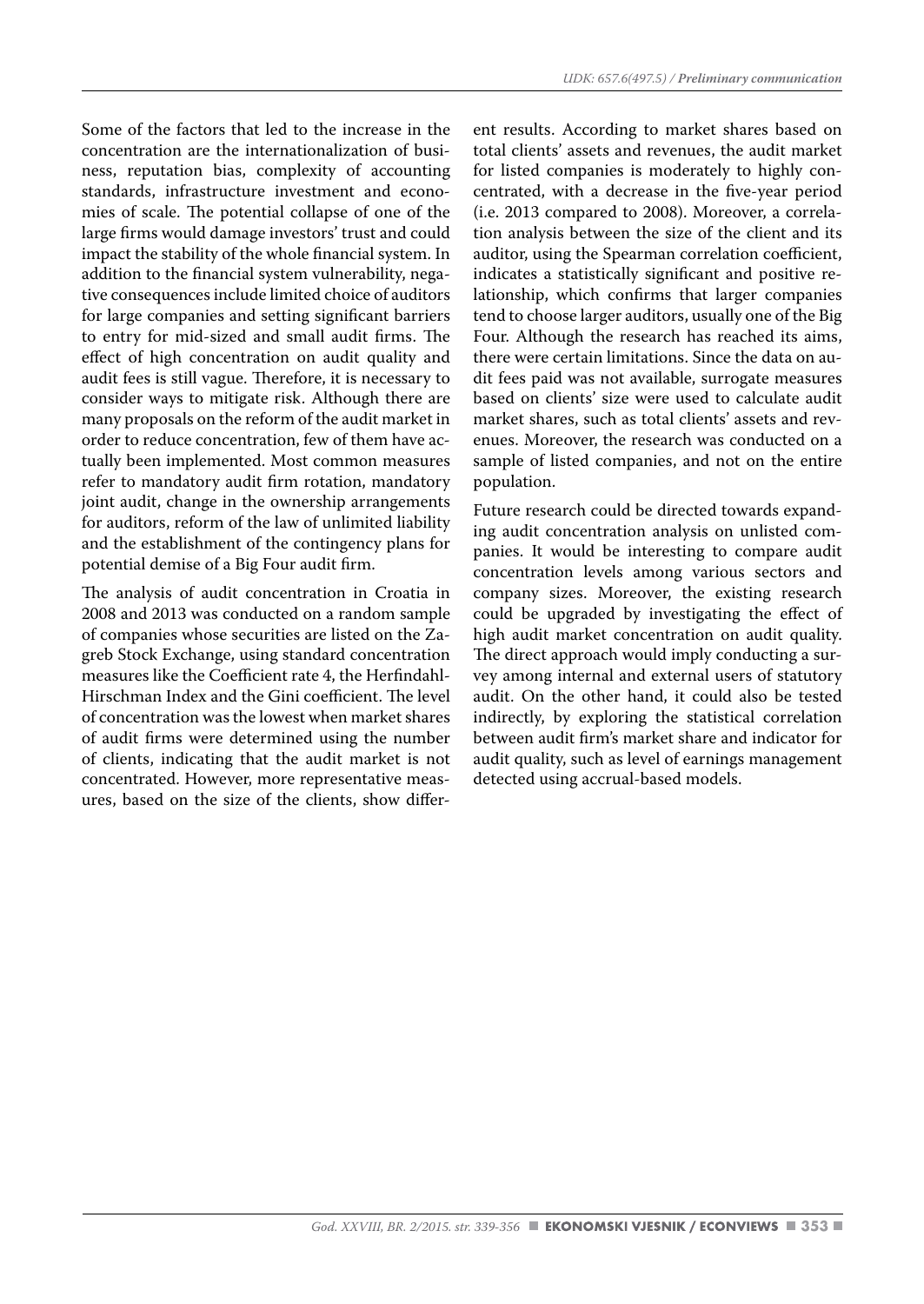#### **References**

- 1. Beattie, V., Goodacre, A., Fearnley, S. (2003), "And then there were four: A study of UK audit market concentration - causes, consequences and the scope for market adjustment", Journal of Financial Regulation and Compliance, Vol. 11, No. 3, pp. 250–265.
- 2. Bloom, R., Schirm, D. (2008), "An Analysis of the GAO Study on Audit Market Concentration", CPA Journal, April 2008, Available at: http://www.cpajournal.com/2008/408/perspectives/p6.htm (Accessed on: July 25, 2015)
- 3. Boone, J. P., Khurana, I. K., Raman, K. K. (2012), "Audit Market Concentration and Auditor Tolerance for Earnings Management", Contemporary Accounting Research, Vol. 29, No. 4, pp. 1171-1203.
- 4. Chartered Institute of Management Accountants CIMA (2010), "Auditors: market concentration and their role", CIMA consultation response, Available at: http://www.cimaglobal.com/Documents/ Insightdocs/HoL%20Auditor%20report%20September%202010. pdf (Accessed on: July 28, 2015)
- 5. Dufour, A., Eddoo, N., Felix, G. (2014), "Liability of statutory auditors as well as tax and legal counsels in Europe", Association of Corporate Counsel, Available at: http://www.acc.com/legalresources/quickcounsel/liability-of-statutory-auditors.cfm (Accessed on: July 28, 2015)
- 6. Eshleman, J. D. (2013), "The effect of audit market concentration on audit pricing and audit quality: The role of the size of the audit market", Dissertation, North Carolina State University, Available at: http://etd.lsu.edu/docs/available/etd-11082013-133239/unrestricted/eshlemandiss.pdf (Accessed on: July 28, 2015)
- 7. European Commission (2010), "Green Paper Audit Policy: Lessons from the crisis", Brussels, COM (2010) 561 final, Available at: http://ec.europa.eu/internal\_market/consultations/docs/2010/audit/ green\_paper\_audit\_en.pdf (Accessed on: July 26, 2015)
- 8. Financial Agency (FINA), Registar godišnjih financijskih izvještaja, Available at: http://rgfi.fina.hr/ JavnaObjava-web/jsp/prijavaKorisnika.jsp (Accessed on: July 27, 2015)
- 9. Francis, J. R., Michas, P. N., Seavey, S. (2013), "Does Audit Market Concentration Harm the Quality of Audited Earnings? Evidence from Audit Markets in 42 Countries", Contemporary Accounting Research, Vol. 30, No. 1, pp. 325-355, Available at: https://www.uts.edu.au/sites/default/files/AccDG\_ Francis\_Michas\_Seavey-CAR%20 2013.pdf (Accessed on: July 25, 2015)
- 10. Gerakos, J., Syverson, C. (2015), "Competition in the Audit Market: Policy Implications", University of Chicago, Booth School of Business and NBER, Available at: http://home.uchicago.edu/syverson/ auditcompetition.pdf (Accessed on: July 25, 2015)
- 11. Hess, B., Stefani, U. (2012), "Audit Market Regulation and Supplier Concentration Around the World: Empirical Evidence", Working Paper Series 2012-33, University of Konstanz, Available at: http://www. uni-konstanz.de/FuF/wiwi/workingpaperseries/WP\_Hess-Stefani\_33-12.pdf (Accessed on: July 28, 2015)
- 12. House of Lords Select Committee on Economic Affairs (2011), "Auditors: Market concentration and their role", Volume I: Report, 2nd Report of Session 2010-11, London: The Stationery Office Limited, Available at: http://www.publications.parliament.uk/pa/ld201011/ldselect/ldeconaf/119/119.pdf (Accessed on: July 25, 2015)
- 13. House of Lords Select Committee on Economic Affairs (2011), "Government response to Report on auditors: Market concentration and their role", 3rd Report of session 2010-12, London: The Stationery Office Limited, Available at: http://www.publications.parliament.uk/pa/ld201012/ldselect/ ldeconaf/157/15702.htm (Accessed on: July 25, 2015)
- 14. Huber, N. (2011), "The concentration battle", International Accounting Bulletin, Vol. 6, No. 10, Available at: http://www.blog-audit.com/wp-content/uploads/2012/03/e%CC%81tude-InternationalAccountingBulletin1.pdf (Accessed on: July 27, 2015)

**<sup>354</sup>** *God. XXVIII, BR. 2/2015. str. 339-356*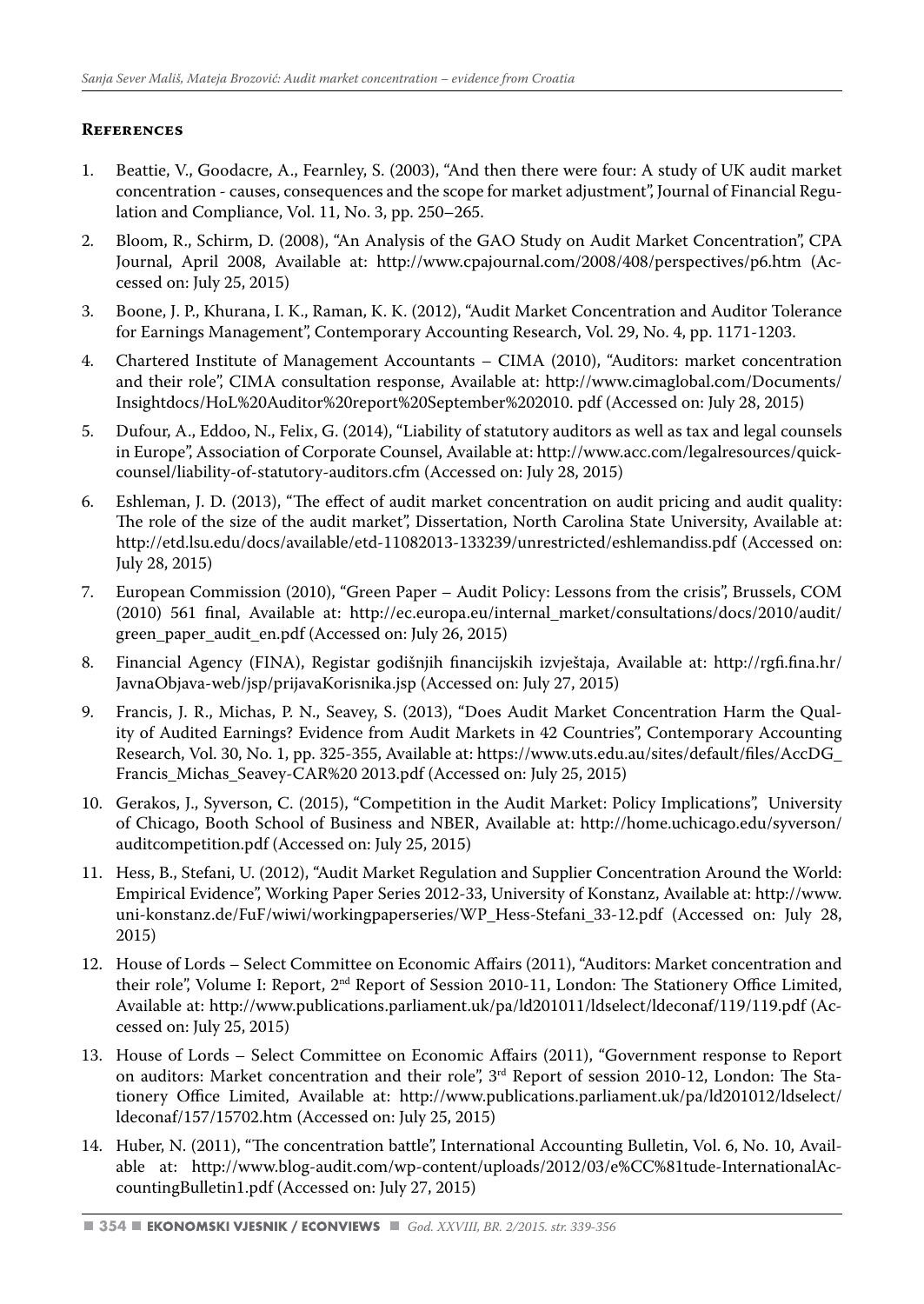- 15. Institute of Chartered Accountants in England and Wales ICAEW (2011), "A sustainable audit market: Proposals to address concentration concerns", EU Briefing, Available at: https://www.icaew. com/~/media/corporate/archive/files/technical/audit%20and%20assurance/audit%20and%20assurance%20faculty/icaew%20briefing%20reducing%20audit%20market%20concentration%20april%20 2011.ashx (Accessed on: July 26, 2015)
- 16. Ishak, A. M., Mansor, N., Maruhun, E. N. S. (2013), "Audit market concentration and auditor's industry specialization", Procedia – Social and Behavioral Sciences, Vol. 91, No. 2013, pp. 48-56.
- 17. Le Vourc'h, J., Morand, P. (2011), "Final report: Study on the effects of the implementation of the acquis on statutory audits of annual and consolidated accounts including the consequences on the audit market", ESCP Europe, Available at: http://ec.europa.eu/internal\_market/auditing/docs/studies/201111annex\_en.pdf (Accessed on: July 25, 2015)
- 18. Oxera (2006), "Competition and choice in the UK audit market (Prepared for Department of Trade and Industry and Financial Reporting Council)", Available at: http://www.oxera.com/ getmedia/6f57bebe-ad07-4e01-953f-687f170319d2/Competition-and-choice-in-the-UK-auditmarket%E2%80%94executive-summary\_1.pdf.aspx (Accessed on: July 25, 2015)
- 19. Oxera (2007), "Ownership rules of audit firms and their consequences for audit market concentration (Prepared for DG Internal Market and Services)", Available at: http://ec.europa.eu/internal\_market/ auditing/docs/market/oxera\_report\_en.pdf (Accessed on: July 25, 2015)
- 20. Sever, S. (2009), "Stanje i perspektive financijskog izvještavanja i revizije u kotirajućim poduzećima u Republici Hrvatskoj", Zbornik Ekonomskog fakulteta u Zagrebu, Vol. 7, No. 2, pp. 75-87.
- 21. Sever Mališ, S., Tušek, B., Žager, L. (2012). Revizija: načela, standardi i postupci. Zagreb: Hrvatska zajednica računovođa i financijskih djelatnika.
- 22. United States Government Accountabilty Office (2008), "Audits of public companies: Continued concentration in audit market for large public companies does not call for immediate action", Report to Congressional Addressees, Available at: http://www.gao.gov/new.items/d08163.pdf (Accessed on: July 25, 2015)
- 23. Velte, P., Stiglbauer, M. (2012), "Audit market concentration in Europe and its influence on audit quality", International Business Research, Vol. 5, No. 11, pp. 146-161.
- 24. Xycoon Descriptive Statistics Concentration Gini Coefficient 1, Available at: http://www.xycoon. com/gini\_coefficient\_1.htm (Accessed on: July 25, 2015)
- 25. Yang, L., Dunk, A., Kilgore, A., Tang, Q., Lin, Z. J. (2003), "Auditor independence issues in China", Managerial Finance, Vol. 29, No. 12, pp. 57-64.
- 26. Zagreb Stock Exchange Regulated market Issuers, Available at: http://zse.hr/default.aspx?id=36769 (Accessed on: July 25, 2015)
- 27. Žager, K., Žager, L., Mamić Sačer, I., Sever, S. (2008). Analiza financijskih izvještaja. Zagreb: Masmedia.